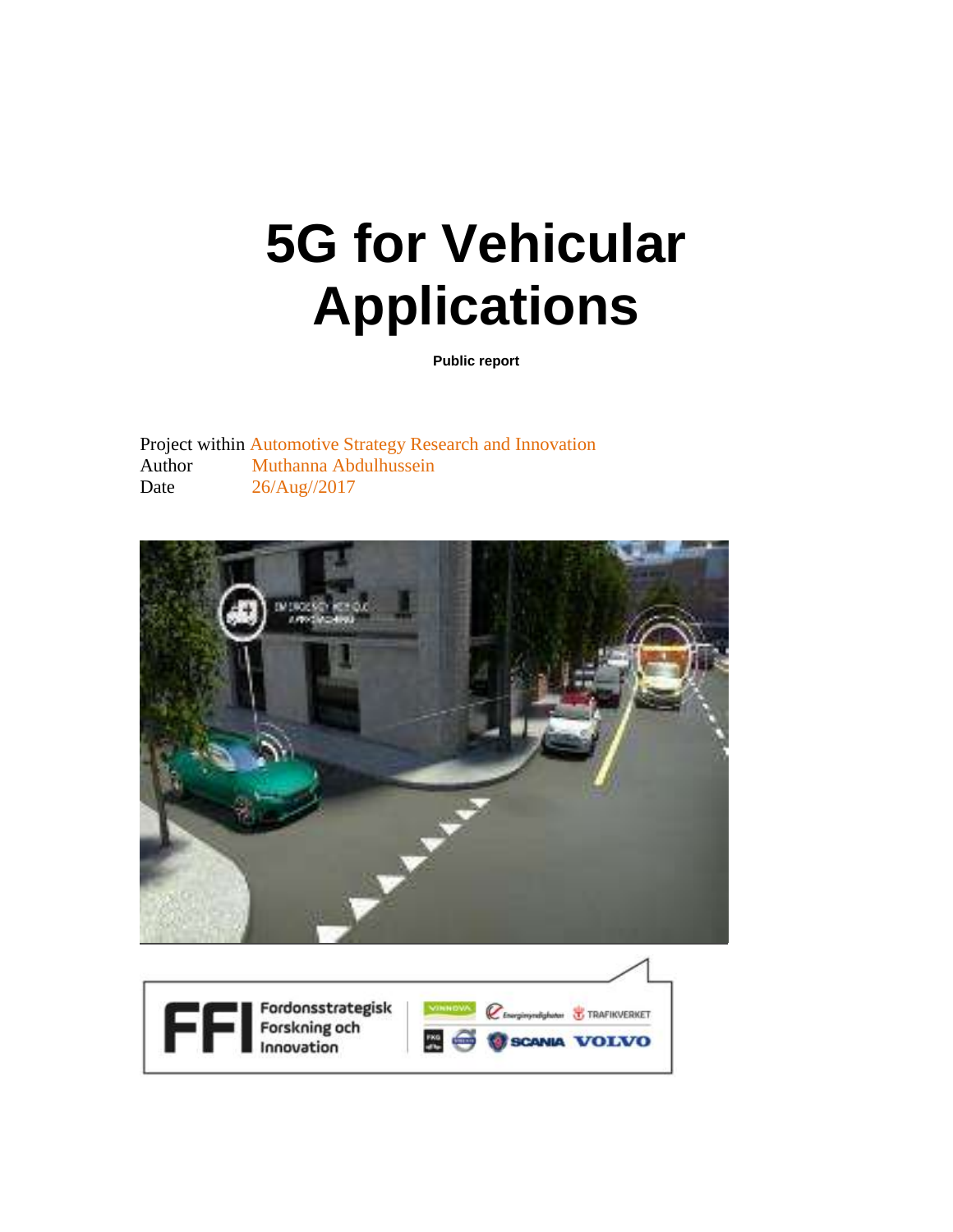#### **Content**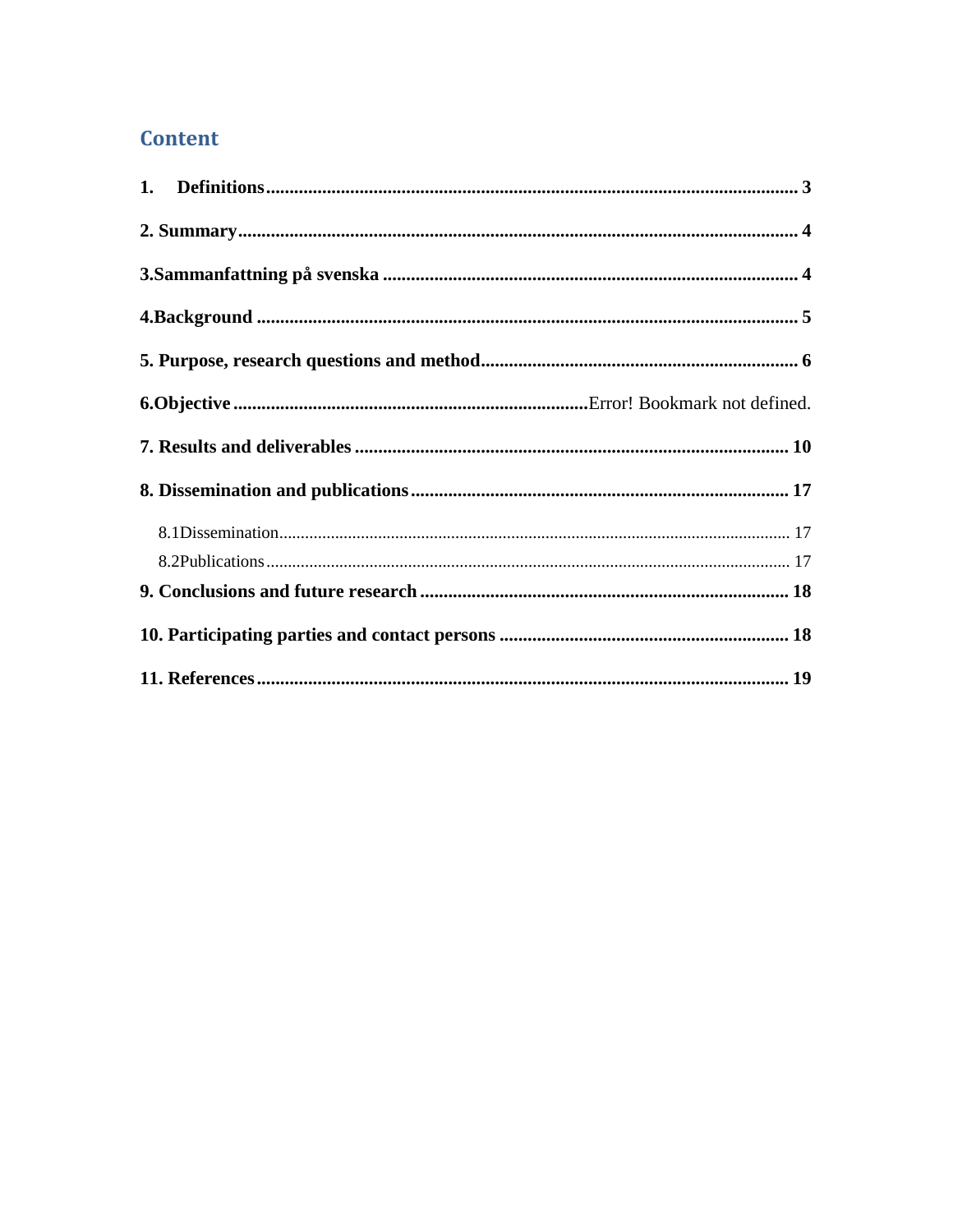# <span id="page-2-0"></span>**1. Definitions**

The following definitions are used to provide precise 5G Automotive application-specific requirements.

#### 1. **End-to-end latency** (msec)

Maximum tolerable elapsed time from the instant a data packet is generated at the source application to the instant it is received by the destination application. If direct mode is used (PC5 transport), this is essentially the maximum tolerable air interface latency. If infrastructure mode is used (Uu transport), this includes the time needed for uplink, any necessary routing in the infrastructure, and downlink.

#### 2. **Reliability** (10-x)

Maximum tolerable packet loss rate at the application layer (i.e., after HARQ, ARQ, etc.). A packet is considered lost if it is not received by the destination application within the maximum tolerable end-to-end latency for that application. For example, 10-5 means the application tolerates at most 1 in 100,000 packets not being successfully received within the maximum tolerable latency. This is sometimes expressed as a percentage (e.g., 99.999%) elsewhere.

#### 3. **Data rate** (Mbit/s)

Minimum required bit rate for the application to function correctly. 4. **Communication range** (m)

Maximum distance between source and destination(s) of a radio transmission within which the application should achieve the specified reliability.

#### 5. **Node mobility** (km/h)

Maximum relative speed under which the specified reliability should be achieved.

#### 6. **Network density** (vehicles/km2)

Maximum number of vehicles per unit area under which the specified reliability should be achieved.

#### 7. **Positioning accuracy** (cm)

Maximum positioning error tolerated by the application.

#### 8. **Security**

Specific security features required by the application. These include user authentication, authenticity of data, and integrity of data, confidentiality, and user privacy.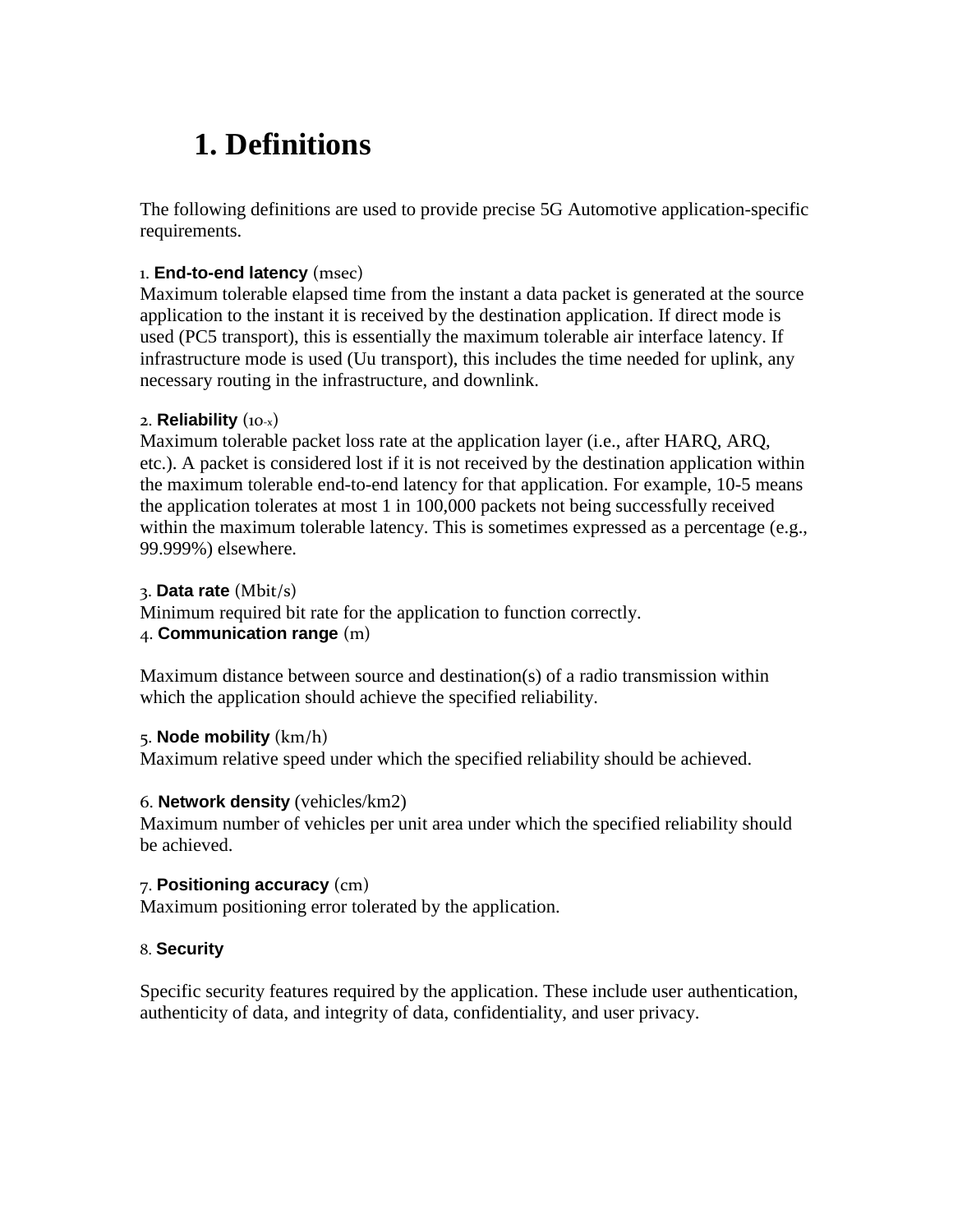## **2. Summary**

<span id="page-3-0"></span>A mobile communication system beyond 4G should support much higher mobile data volume per area, any more connected devices, much higher typical user data rate, longer user battery life for low power devices, and smaller end-to-end latency. Some of these challenges can be addressed with a denser base station deployment; however, this is not feasible from the cost or an energy perspective. Utilizing vehicles in a smarter way is therefore of great importance.

This project aims at researching and developing key 5G components to make 5G vehicular-friendly and thereby enable new vehicular-telecom business cases. 5G for vehicular applications aims at contributing to the specification of 5G to become a true enabler of V2X applications that today are not realizable due to the limitations of current communication networks.

# <span id="page-3-1"></span>**3.Sammanfattning på svenska**

Ett mobilt kommunikationssystem bortom 4G bör stödja mycket högre mobildatavolym per ytenhet, många fler anslutna enheter, mycket högre typisk datahastighet, längre batteritider för lågenergi utrustning och kortare fördröjningar. Några av dessa utmaningar kan hanteras med fler basstationer på samma yta, men detta är inte möjligt på grund av kostnaden eller från ett energiperspektiv. Att använda fordon på ett smartare sätt som en del av framtidens kommunikationssystem är därför av stor betydelse. Detta projekt syftar till att forska och utveckla 5G komponenter för att göra 5G fordonsvänligt och därmed göra det möjligt för nya affärsområden inom fordon-telekom.

Fokus i projektet ligger på enhet-till-enhet (D2D) kommunikation (en viktig komponent i 5G). D2D länkar kommer att erbjuda korta fördröjningar och pålitligt fordon-till-fordon (V2V) och fordon-till-väg infrastruktur (V2I) kommunikation. Länkarna kan användas för trafiksäkerhet samt allmänt informationsutbyte mellan fordon.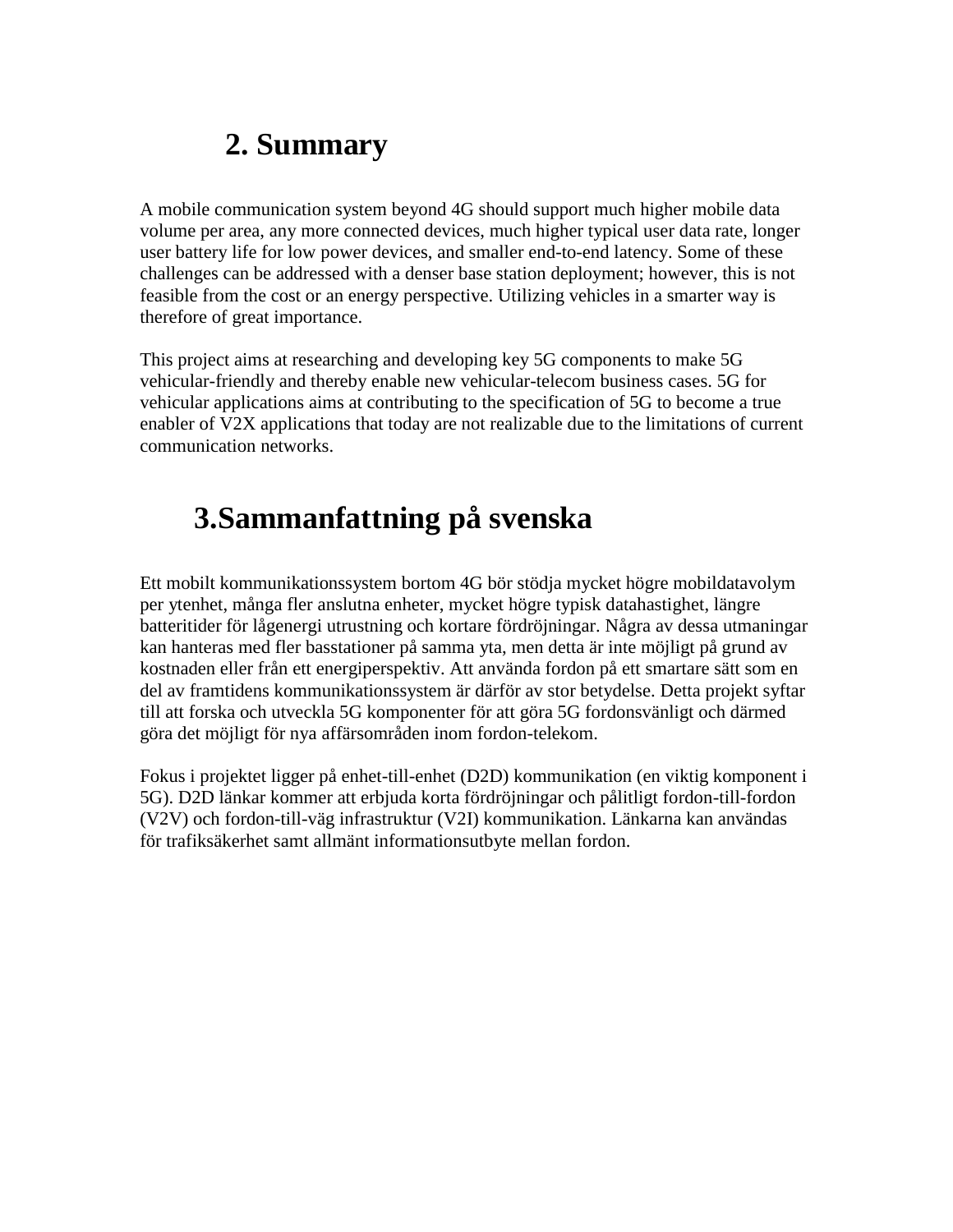### <span id="page-4-0"></span>**4.Background**

Automotive safety services are focusing on improving safety of drivers and passengers as well as of vulnerable traffic participants such as pedestrians or bicyclists. To large extent, the safety of road depends on the interaction between road actors such as the vehicles, pedestrians, motorcycles and the awareness with the surrounding environment such as the road signs and traffic signals.

Vehicles can exchange information with other vehicles (V2V), with the roadside infrastructure (V2I), with a backend server (e.g., from a vehicle manufacturer or other mobility service providers) or with the Internet (V2N), with a pedestrian (V2P), etc. To refer to all these types of vehicular communication, the term Vehicle-to-Everything (V2X) has been proposed. Connected vehicle services have existed in the market for more than 10 years with the provision of automated crash notifications, vehicle breakdown notifications, traffic information and infotainment services, among others. Following the heels of these commercial deployments, eCall (emergency call) will be the first regulated service mandating all new vehicles to be connected to mobile communication networks and to be capable of geo-location by means of European Global Navigation Satellite System (E-GNSS / Galileo) receivers. Thus, eCall marks the beginning of the adoption of connected services on a larger scale.

Customers of connected cars are looking for personalized, contextual and efficient services that make mobility more secure, comfortable and easy. Telecom networks provide the connectivity between the car and the corresponding backend in which these services are running. These telecom networks together with the backend operations may be considered as a supportive business platform for the automotive industry, enabling an enhanced customer experience. Such a supportive business platform needs to ensure robust, secure and agile communications to guarantee the highest traffic safety, the most efficient operations and the best customer experience.

The use of wireless communications for the provision of automotive safety services has to satisfy more stringent QoS requirements in terms of latency and reliability than traditional services. Further requirements in terms of position accuracy and security aspects are also essential to enable its deployment. Current wireless communication systems such as the 4th generation of mobile communication standard known as LTE or the IEEE ITS-G5 specification based on the 802.11p standard cannot satisfy the requirements of the most demanding automotive safety services.

The cooperative awareness with the surrounding environment is built on the assumption that traffic actors can communicate with each other through a set of sensors such as the radars and video cameras. In this context, the use of wireless technologies in the communication, proximity-based detection, and the localization of the road actors have been studied. Multiple communications standards such as LTE and IEEE 802.11P have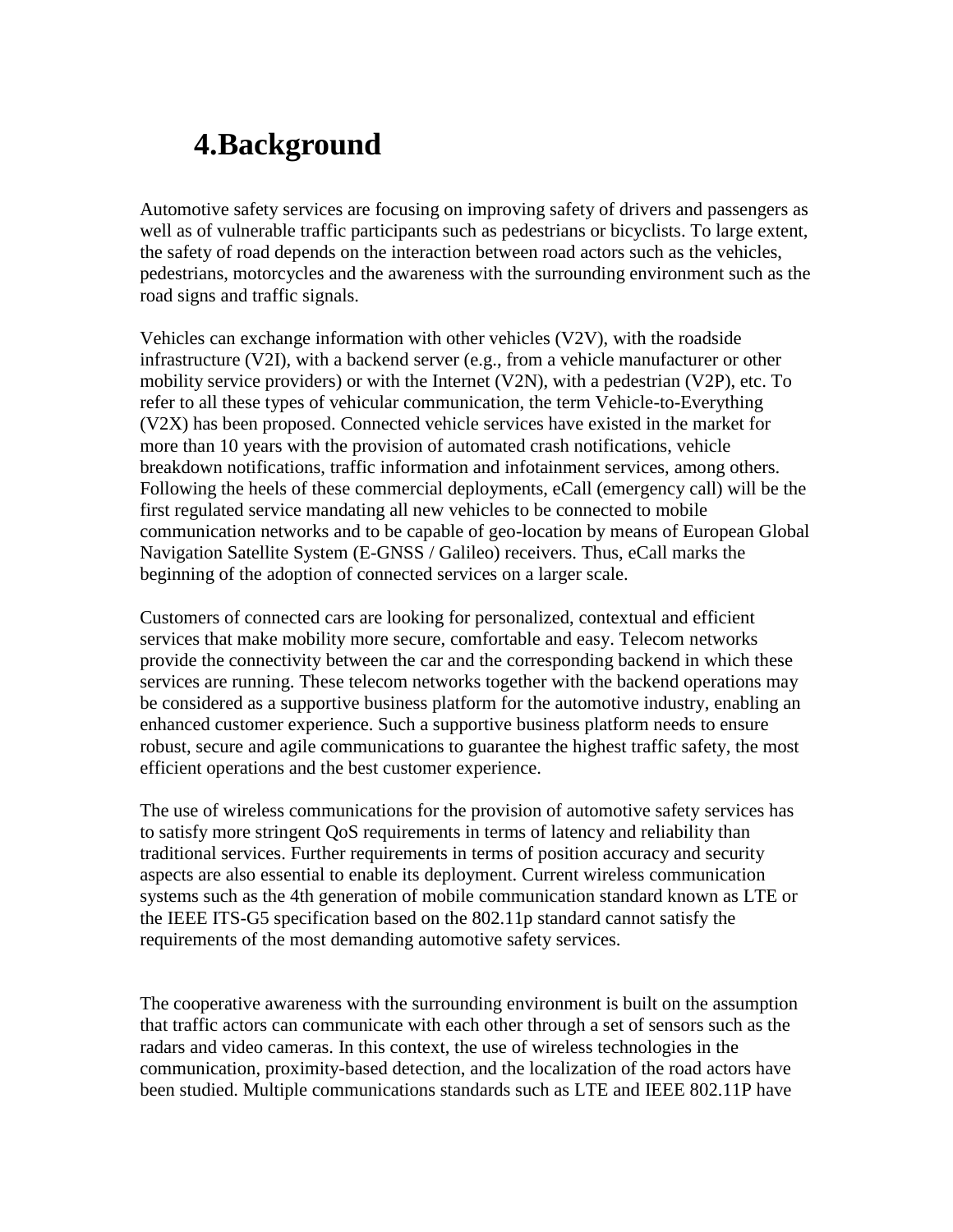been investigated for their scalability and suitability of the automotive safety applications, but none of them have satisfied the challenging requirements for the challengeable QoS of cooperative automotive safety applications in terms of latency, scalability and reliability in case of high mobility and distance between devices.

### <span id="page-5-0"></span>**5. Purpose, research questions and method**

The focus of this project is on a second key component for vehicular 5G communications: direct device-to device (D2D) communication, i.e., communication between devices (e.g., smartphones) that goes directly between devices and not via any base stations. D2D links will, if properly designed, offer low-latency, reliable vehicle-tovehicle (V2V) and vehicle-to-road infrastructure (V2I) communication. These links can be used for traffic safety as well as for general information sharing between vehicles (e.g., for infotainment, relaying to offer cellular coverage extension, or for non-safety machine-to-machine communication).

There are, however, a number of challenges that needs to be overcome

1. To be effective for traffic safety, the D2D links need to be operational also when there is limited or no network connectivity, i.e., when the vehicles are in areas of poor or no coverage of (fixed) base stations. In traditional cellular scenarios, this is not possible, as the base station is in charge of all communications to limit the interference between concurrent transmissions to an acceptable level. This calls for new medium access methods, i.e., methods for how to share the wireless medium among several transmitters, to:

A. provide timely access to the channel (to limit latency), and to

B. control interference such that the transmitted data is delivered to its destination with high probability.

2. The main mode of communication for traffic safety is broadcast to vehicles in the vicinity of the transmitting vehicle. This delivery mode is different from the traditional cellular unicast mode, i.e., when a data transmission is intended for a single receiver. In unicast, reliability is typically achieved with retransmission protocols: upon successful decoding of the data, the receiver sends an acknowledgement to the transmitter. If the transmitter does not receive an acknowledgement, it assumes that the data was lost and retransmits it. For broadcast, this approach is not attractive due to the excessive overhead implied by transmission of many acknowledgements. Furthermore, in traffic safety, vehicles might quickly move in and out of radio range, and a transmitter might therefore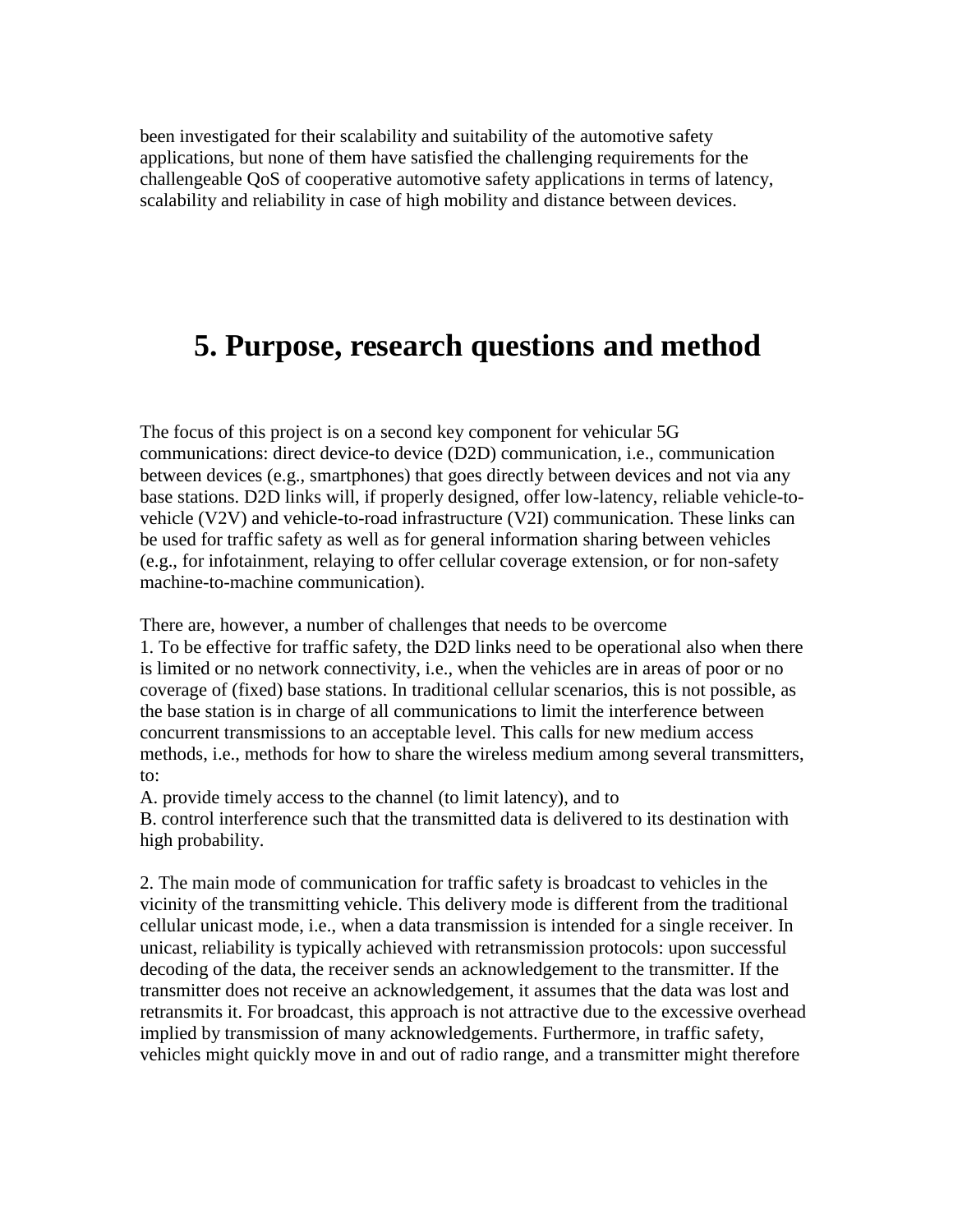not know which receivers to expect acknowledgements from. Hence, this calls for new methods to ensure reliability.

3. The 5G equipment that needs to be mounted in the vehicle includes antenna systems for backhauling, antenna systems for local transmission inside the vehicle passenger compartment (to offer 5G connectivity to the driver and passengers), antenna systems for transmission to 5G receivers in the vicinity (e.g., handheld devices and other vehicles), radio receiver and transmitter electronics, power cabling, and local wired transmission to vehicle systems (e.g., infotainment, active safety). Clearly, the form factor, power consumption, electromagnetic compatibility (EMC), electromagnetic exposure to customers (SAR values), and cost are issues that need to be controlled if 5G in vehicles are to be made a reality. This implies a close study of different hardware and software architectures. It is of particular interest to find a hardware structure that strikes a good balance between manufacturing cost and flexibility. The flexibility is needed reduce development cycles and to allow for hardware upgrades as the 5G standard evolves.

5G for Vehicular Applications has addressed the relevant use case classes and from those selected a relevant and suitable use case from each class to span the space of potential relevant futures to study.

#### 1- Automated Driving

In a critical traffic situation, the leader and the ego vehicles are driving in close proximity to each other, a sudden obstacle appears in front of the leader and only the leader vehicle detects the obstacle due to the limitation of line-of-sight of the ego vehicle. In this situation, both drivers in the leader and the ego vehicles will stop suddenly. Utilizing the low rate MTC sensory data being delivered from the leader vehicle, the driver in ego vehicle will perform a lane change to avoid the obstacle collision.

This means that the vehicles are expected to take over the complete driving task until now manageable by the human driver under all environmental situations and with the highest reliability. In order to achieve the vision of fully autonomous driving, several key capabilities need to be implemented in the vehicles and taking into consideration the significant driving scene complexity that might be encountered in the future.

The vehicle should be able to center itself within the lane and control its trajectory and speed by performing automated steering interventions and combined lateral and longitudinal motion control. In order to make reliable decisions on the best appropriate actions for any possible situation encountered in road traffic, the vehicle is required to perform a continuous surround sensing in order to maintain a complete awareness of its environment. This is achieved through a combination of data from multiple sensors, e.g.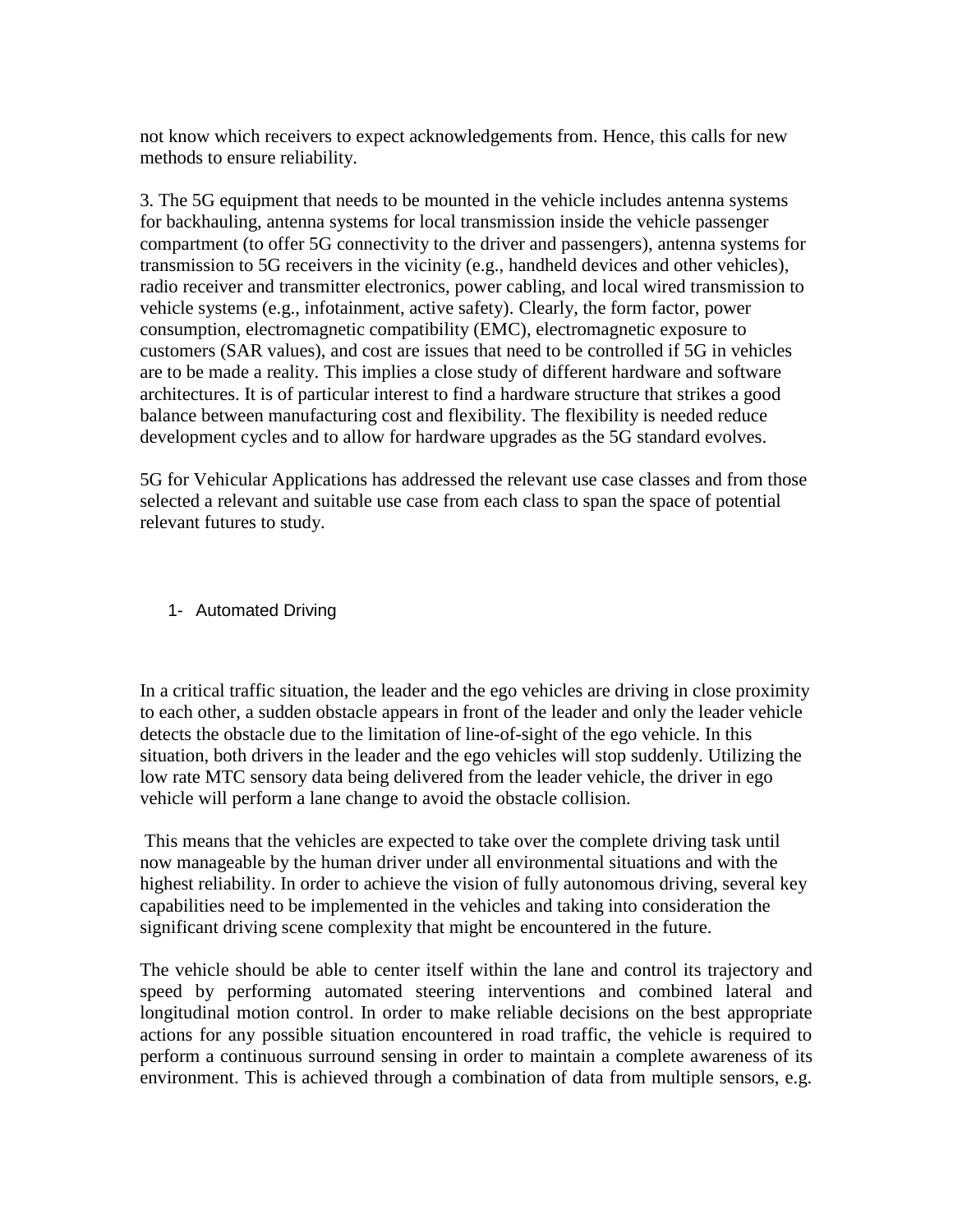radar, video sensors, etc., that are necessary for generating a complete and reliable model for the vehicle environmental. This process of sensor data fusion is known as perception. The local sensor information are usually complemented by information from other vehicles, roadside infrastructure or back-end server using wireless communications. In particular using sensor data shared by other vehicles is beneficial for extending the vehicle field of view and resulting in a 360 degree reliable environment model. In addition to the environment perception, the automated vehicle requires up-to-date and high definition map information including road descriptions and context information provided from an online server and enabling the vehicle to navigate intelligently through all type of environments.

This will result in alternative sources of information that create a form of redundancy which helps increasing the reliability of the automated driving system.

As part of the automated driving tasks, the vehicle should be able to automatically change lanes when appropriate. For this, the interaction with the surrounding and the cooperation with other vehicles in the vicinity will become more and more relevant for performing join maneuver decisions that enhances the safety and helps the vehicle getting through difficult traffic situations.

In addition to cooperation with other vehicles, the interaction with other vulnerable road users (e.g. pedestrians, bicycles, motorcycles) helps increasing the road safety and reduces the traffic accidents through early notifications about potential collisions and their avoidances with appropriate actuation system maneuvers. For this an accurate localization of both vehicles and vulnerable road users is one major key enabling technology that needs to be developed.

Finally, another potential form for bringing the autonomous driving into reality is the remote driving. This could be for example realized by having an operator remotely monitoring and controlling the vehicle from a distance (e.g. via a server on the cloud) in order to intervene if necessary and hence increasing the road safety and efficiency.

The analysis of the autonomous driving needs described in this section will constitute the basis for the use cases selection within the 5G for Vehicular Applications.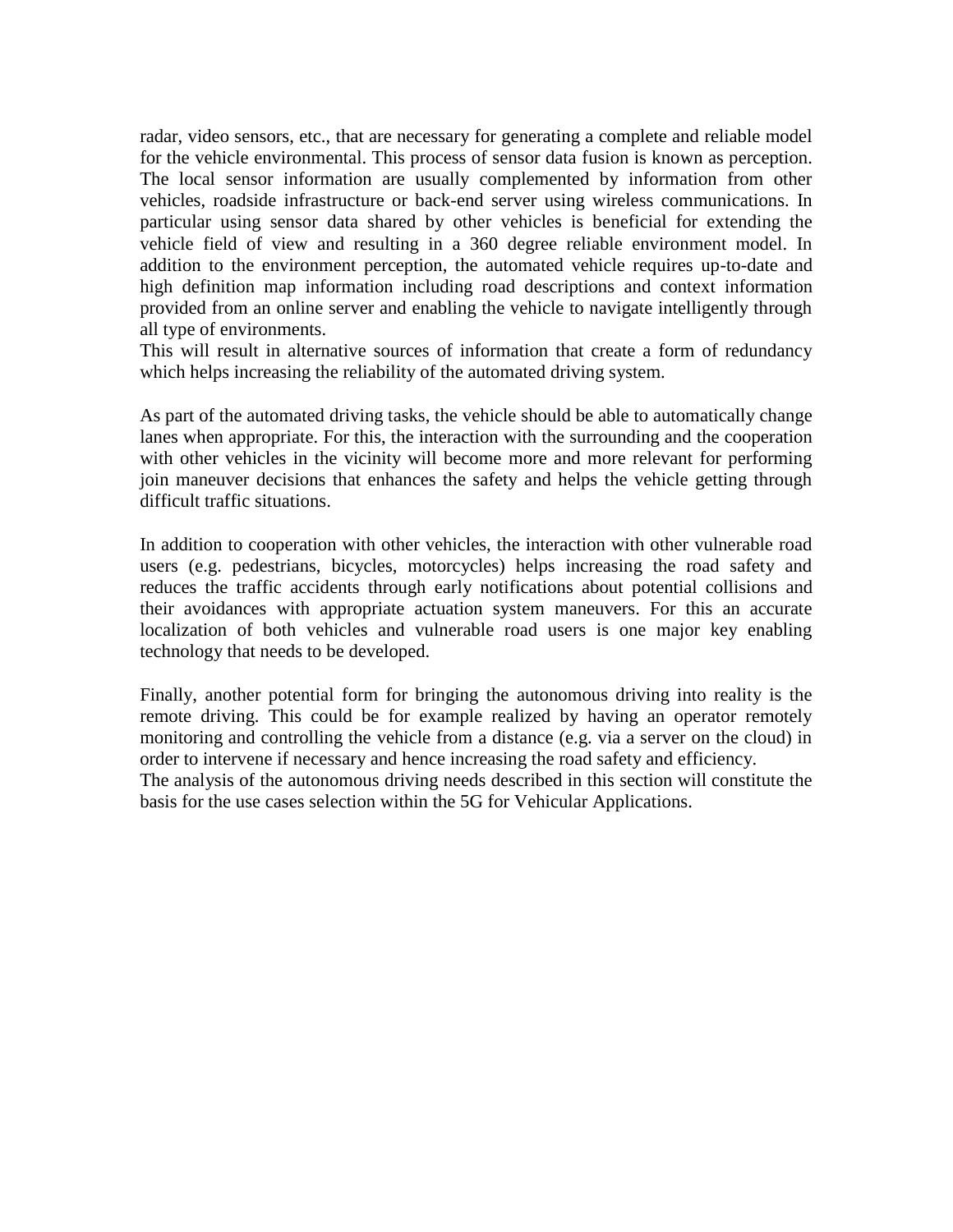#### 2-Vulnerable Road Users Detection

In intelligent transport systems ,the cooperation between vehicles and vulnerable road users, e.g. pedestrians and cyclists is employed, through their mobile devices, such as smartphone and tablets, will be an important key element to improve traffic safety. The intelligent transport systems will rely on timely and reliable exchange of information. The idea is therefore to collect safety-relevant information directly from the vulnerable road users (VRU). This can be achieved by exploiting the information from an existing and very powerful sensor that almost everyone carries in their pocket today: a mobile phone. Information is exchanged between the VRU device and the vehicles in order to warn the driver and the VRU about the presence of each other in order to actively initiate the necessary actions to avoid an accident.

#### 3-Emergency Brake Warning

Current V2X communication technologies are not suitable for the exchange of sensor data of the vehicle. Higher automation level will require lower latency and higher reliability since the reaction time of the driver is removed from the equation.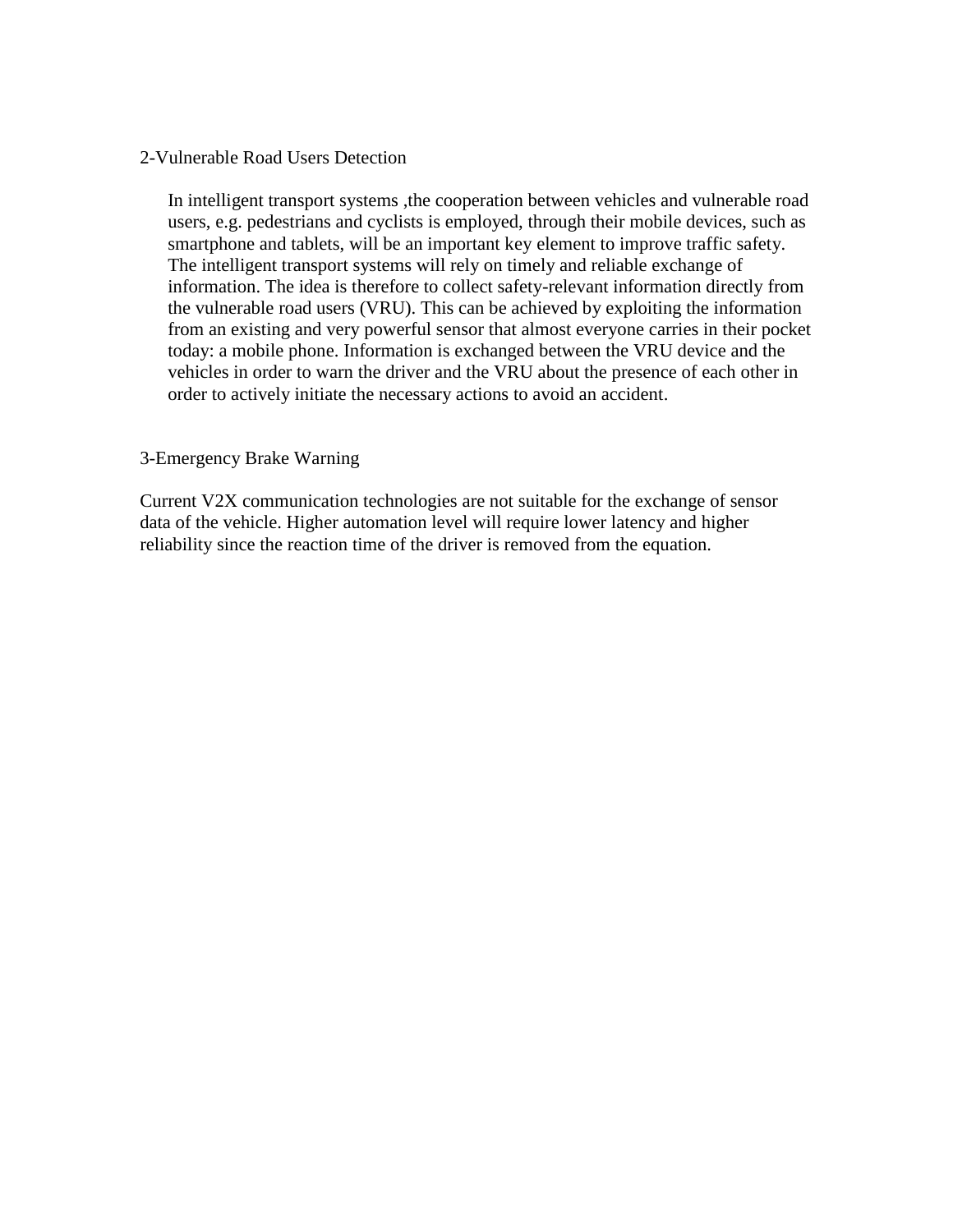# **6. Objective**

The objective was to develop a profile of the 5G technology that comprises the requirements and features needed to be studied in the area of active safety and transport systems, e.g., what vehicle safety features will be considered, the time needed for driver to get a traffic safety warning (e.g., hazardous road warnings), and warning messages frequency. The project has provided feedback to the vehicular and telecom industries about 5G technology automotive integration aspects.

# <span id="page-9-0"></span>**7. Results and deliverables**

#### *Autonomous Driving*

Automated driving systems require highly resolved and dynamic maps to maneuver the vehicles safely, in particular as a means to provide decimeter localization which is not achieved by typical consumer-grade satellite navigation equipment. As the resolution of current 2D maps coupled with inaccurate position information is not sufficient, high resolution and real-time maps, also called dynamic High Definition (HD) maps, become indispensable [1]. Figure 2 shows an example of an HD map generated with a LiDAR (Light Detection and Ranging) sensor, which is used to monitor the car surroundings and display the same as a high-resolution and real-time point cloud.



Figure 1 HD Map for Autonomous Driving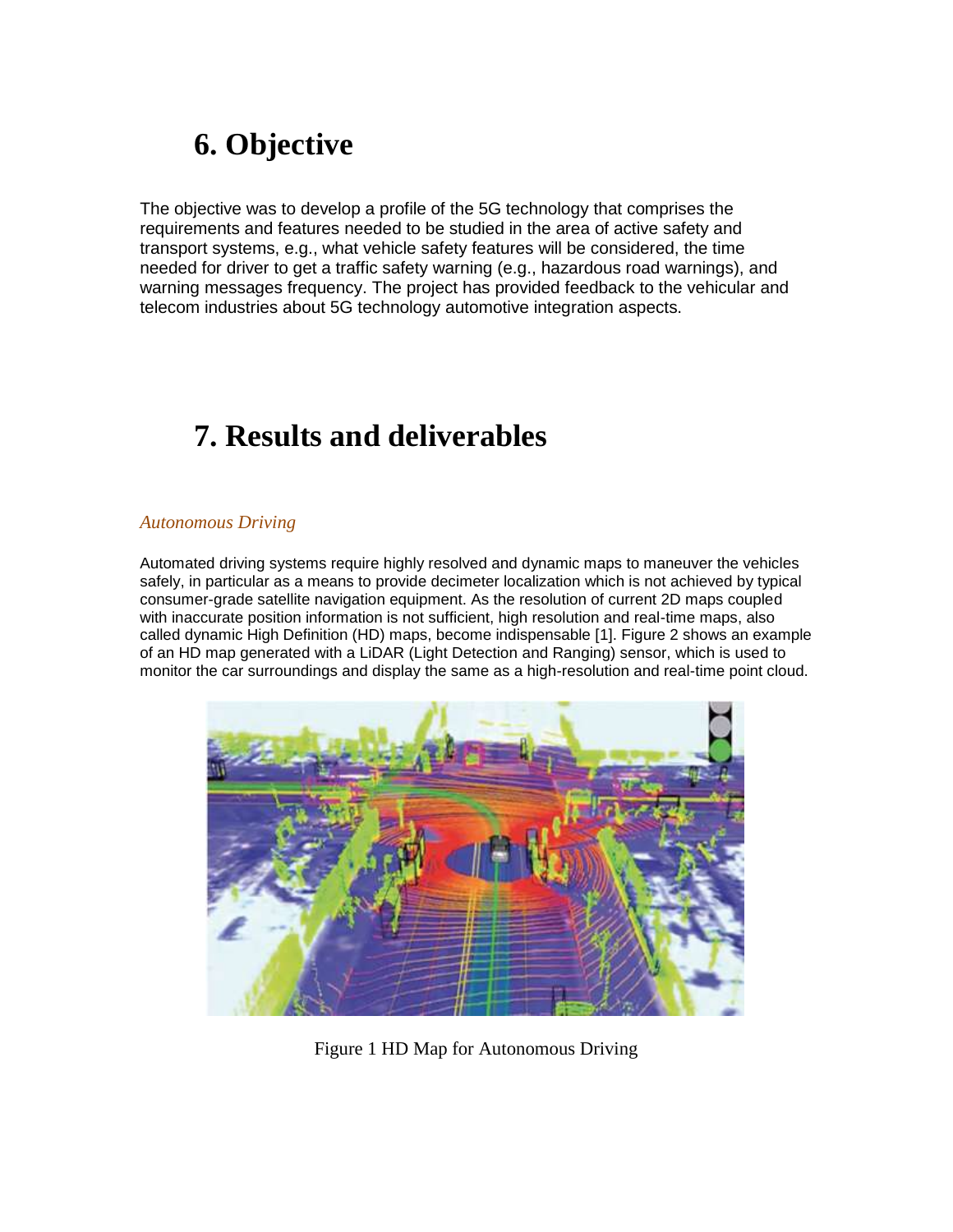It is estimated in [1] that the total data volume of such an HD map collected for the duration of one hour is about 1 TB, which corresponds to a 2.2 Gbps data output for this type of sensor. Even though the final values depend on the resolution of the actual HD map, an estimation of 1 Gbps appears reasonable as a typical data rate requirement for exchanging HD map information via V2V/V2X links.

It is expected that even though the final values depend on the resolution of the actual HD map, an estimation of 1 Gbps, end-to-end latency of less than 10 msec per link and a communication range of 150-300 m appears reasonable as a typical data rate requirement for exchanging HD map information via V2V/V2X links. This situation nominates the mmWave technique as the only possible way to provide such data rates for autonomous driving.

Cooperative perception is realized by exchanging sensor data between vehicles and Roadside Units (RSUs) and is necessary in order to widen or enhance the visibility area of HD maps in [2, 3]. It is estimated that 100 meters as a braking distance (including a safety increment distance) for the emergency stop of a generic sedan car at 70 km/h, which can be seen as the maximum speed in urban city environments

This concept allows a more accurate localization of objects and more important, due to the bird's eye view that can be derived from sensor fusion, prevents that objects remain not visible and undetected, due to the ego-perspective of the sensors mounted on the vehicle. This external object detection capability is particularly critical for a safe realization of automated driving in complex urban environments. The communication range supported by a cooperative perception system can be determined by the braking distance of vehicles.

#### *MmWave Module integration in 5G car Modules*

A block diagram of On-board unity OBU and Road Side Unit (RSU) messages processing systems is shown in figure 2, where the difference between an OBU and a RSU is solely the automated driving unit. The OBU/RSU receives via mmWave V2V/V2X links the HD maps from surrounding OBU/RSUs and fuses them with its own HD sensor data in the HD map processing unit. This process is called cooperative perception. This combined HD map with its widened visibility area is used for automated driving decisions and in addition is transferred to neighboring OBU/RSUs. However, before transmitting the fused HD map, the HD map processing unit selects the area of interest (or control resolution of HD map area by area) dependent on the location of receiver OBU/RSUs to avoid exponential increase of data rate. The OBU/RSU is a unification of mmWave and MEC, since the HD map processing unit is considered as MEC to compute cooperative perception at the edge of the network.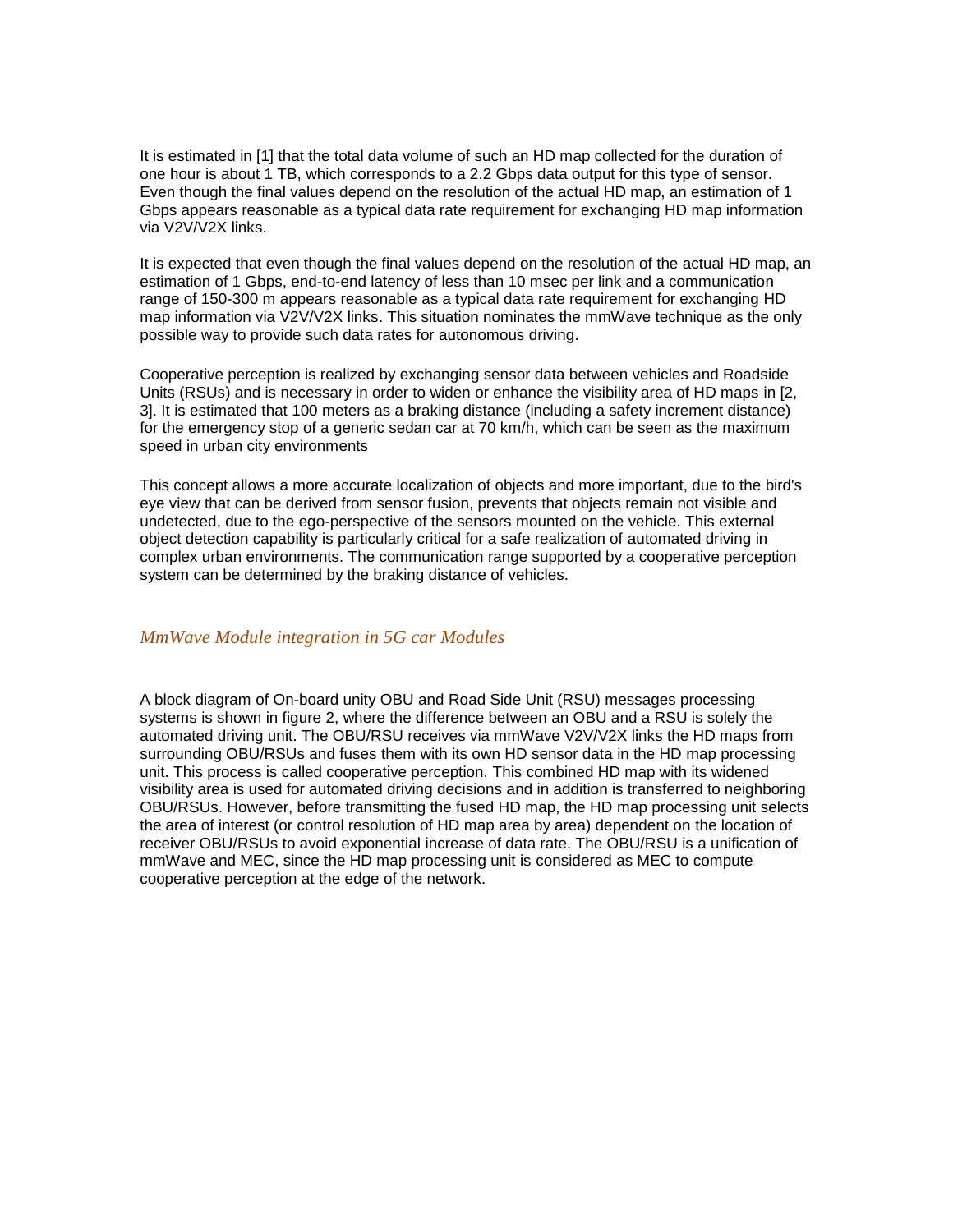

Figure 2 Block Diagram of Road Side Unit and On-Board Unit Processing system

It is expected that the described V2V/V2X system using the mmWave will play an important role in Intelligent Transport Systems (ITS) in addition to 700 MHz and 5.9 GHz frequency bands. Figure 3 shows an example of a system architecture for mmWave based V2V/V2X to realize a real-time exchange of HD maps between On-Board Unit (OBUs) mounted in vehicles and RSUs.



Figure 3 mmWave Based V2x/V2v To exchange HD maps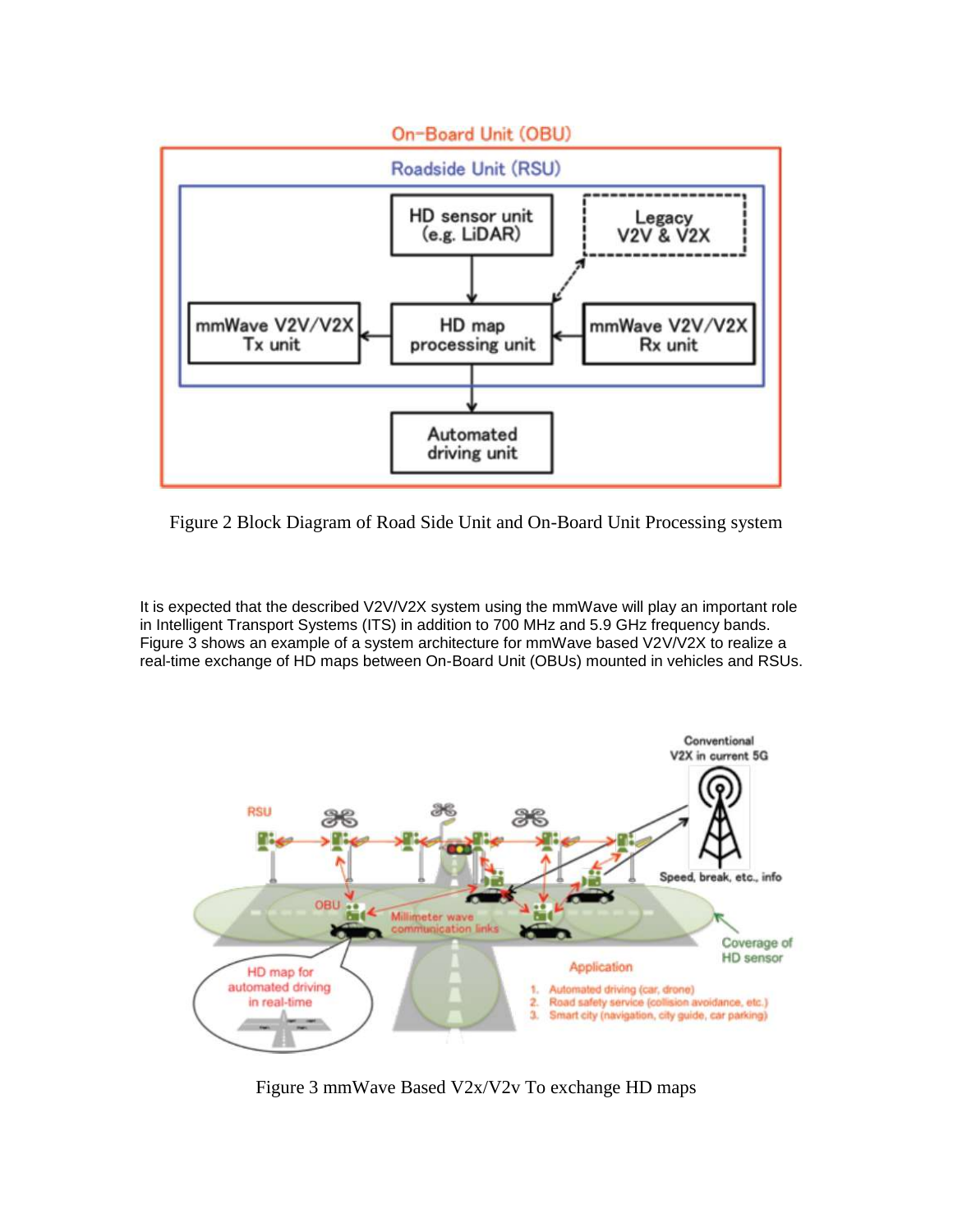#### *Vulnerable Road User Detection*

Vehicles periodically announce their presence and position. VRUs (pedestrians, cyclists, etc., carrying a mobile device) discover vehicles in proximity and begin announcing themselves. The VRU mobile device may trigger a loud warning sound, vibration, flashing light, etc., in case of imminent danger. Vehicles in proximity of an announcing VRU incorporate the received information into their Local Dynamic Map (LDM) and potentially notify both the driver and the VRU if a vulnerability situation is detected as illustrated in figure 4.



Figure 4 Vulnerable Road User Detection

One of the most critical issues with this use case is a reliable localization of the VRUs. Combining several positioning techniques – including satellite and natively integrated in 5G – should be able to increase the accuracy of the positioning, especially the relative positioning to vehicles in all environments (urban and rural). This use case mainly requires highly accurate localization. For vulnerable road users, the positioning error needs to be less than 10 cm for a 1 m width pedestrian/bike lane. Relative localization must be supported by 5G.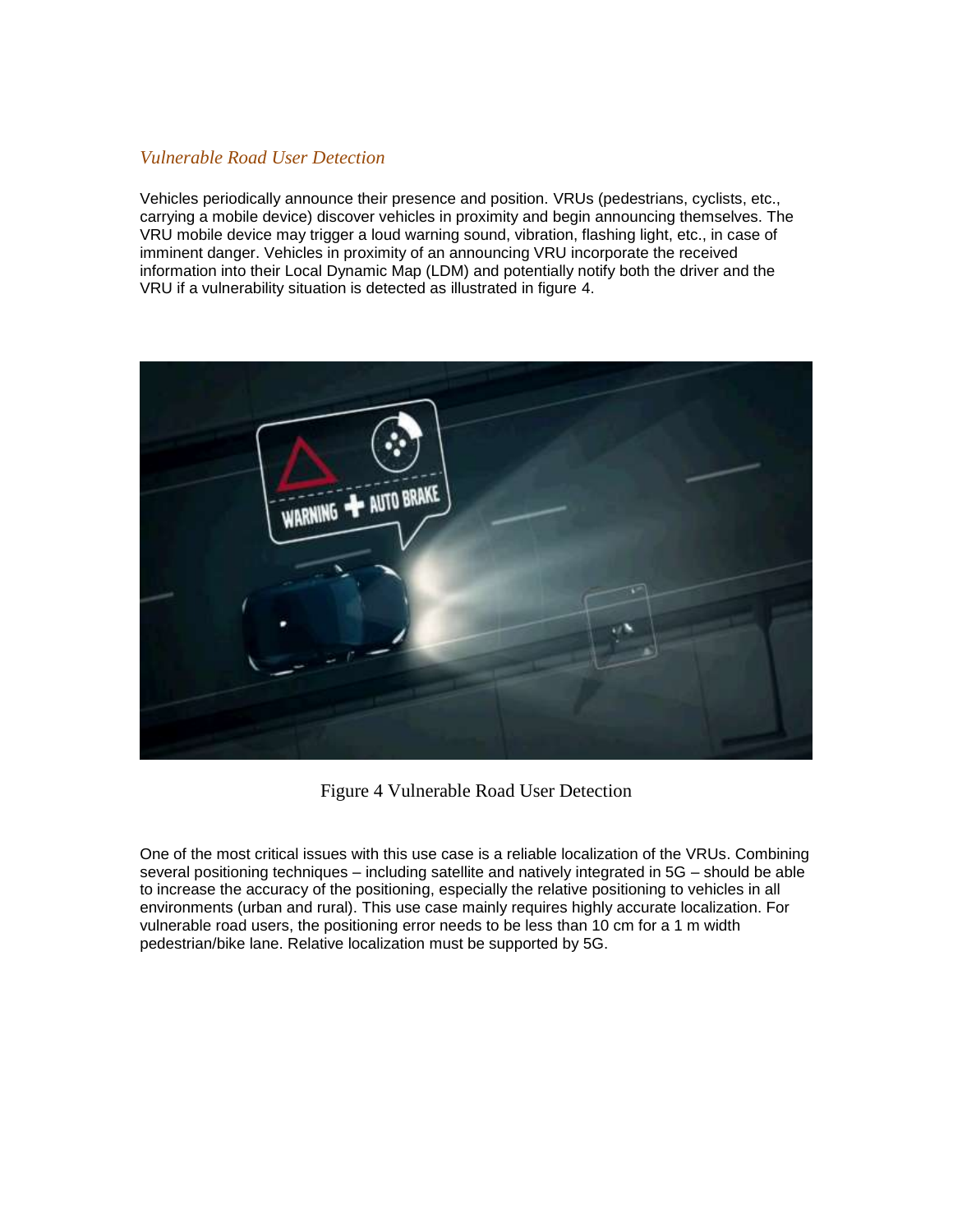#### *Cooperative Collision Avoidance*

Inattention/distraction is a growing concern in the traffic environment. The loss of forward road vision in combination with an unexpected event will normally result in an accident. Modern vehicles are equipped with a variety of sensors including cameras and radars that initiate an emergency braking warning which also includes an early collision warning If a critical traffic situation is detected (.i.e., slow or stopped traffic ahead as shown in figure 5), in a try to focus the drivers' attention towards the traffic in front of the vehicle. Nevertheless, the range of such sensors is quite limited and insufficient for the recognition of most hazards on the road. In this context, combining the information gather by multiple vehicles, however, leads to an extended perception horizon reaching far beyond the limited field of view of a single vehicle or its driver. This would enable drivers and systems for autonomous driving to recognize hazards in advance and take preventive actions much earlier, but requires cooperation (i.e., information exchange) between the traffic participants. This could be achieved through device-to-device communication that will come up with a novel solution to meet the stringent QoS requirements for traffic safety.



Figure 5 Emergency Break Warning

In a critical driving situation, trajectories have to be exchanged, rated and agreed upon in order to avoid a collision. This handshake must be completed within 100 msec and shall not fail with a probability higher than 10-5. Upon agreement, during the execution phase, lateral and longitudinal controllers need status updates within their 10 msec cycle time. The status information is used by each vehicle to update its trajectory and inform its controllers (in case of minor deviations from the agreed trajectory) or cancel the maneuver (in case of major deviations). A status message shall be received within 10 msec with a probability of 99.9% (packet loss rate of 10-3).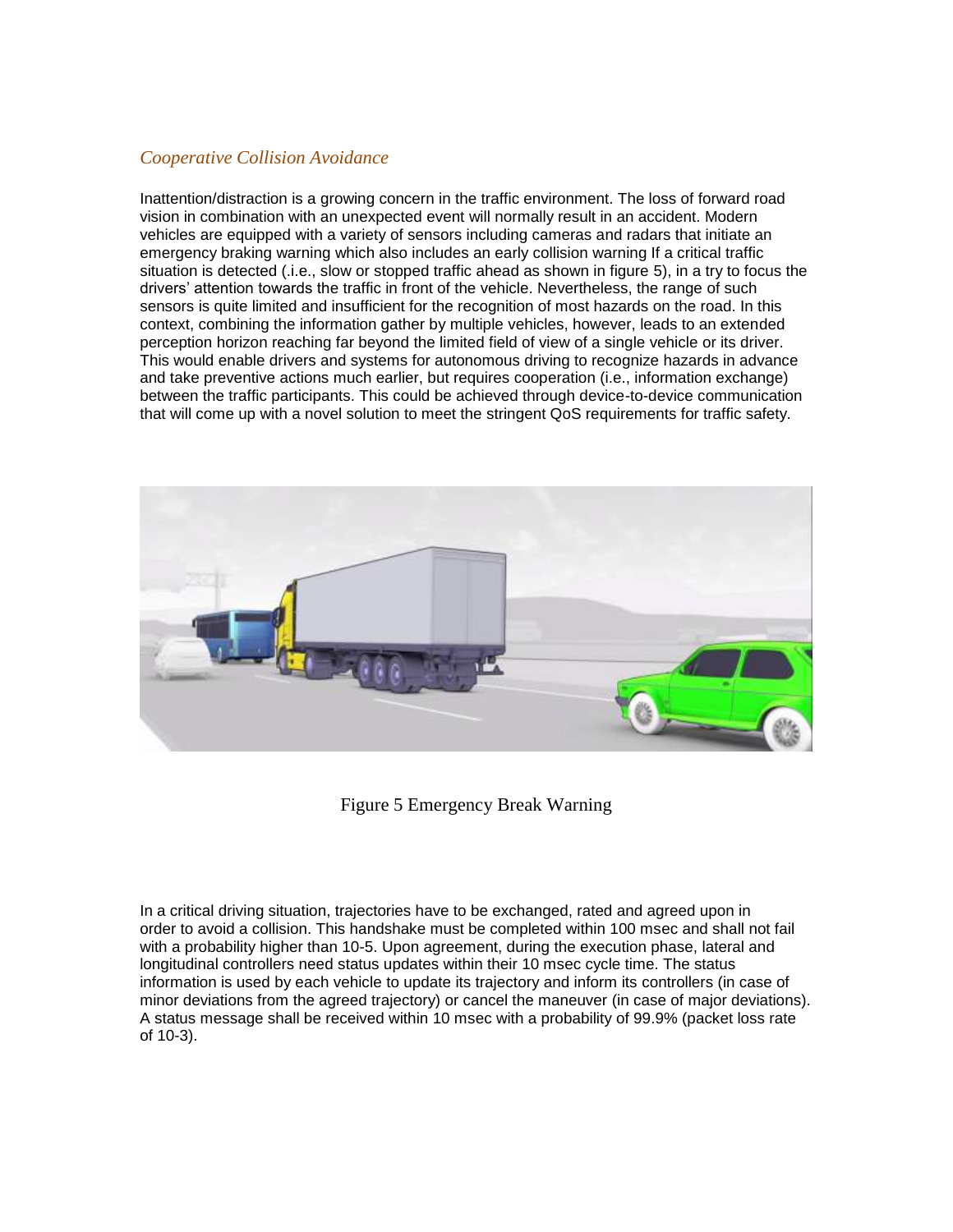#### *Frequency Band for Automotive 5G*

The 5G for vehicular Applications has studied in depth the 24, and 60 GHz bands as potential mmWave frequency bands. The V2X/V2V communicating is possible on these two bands, and high data rate was achieved in 60 GHz bands which was around 4Gbps compared to 2.2 Gbps in the 24 GHz band.

The most challenges with the 60 GHz band was the data rate is minimized with high velocities. In addition, Received signal strength degrades very much when there is a vehicle between the TX/RX even at short range. Sometimes signals pass through the windows and degradation is not very high. The loss is RSSI is often close to 20dB, which is a lot and must be considered when designing system as shown in figure 6.





Figure 6 TX/RX experiment for 24/60 GHz Band

It is expected that the frequency bands to be used for V2V/V2X shall fulfill certain requirements, such as 1) have a bandwidth more than 1 GHz in order to exchange HD map information, 2) work internationally and regardless of country borders and regulatory bodies, namely use International Mobile Telecommunications (IMT) bands, 3) should be license-based to avoid unnecessary interference, and 4) should work standalone when Public Land Mobile Networks (PLMNs) are unavailable. Based on the above mentioned criteria, this report nominates four candidates for mmWave V2V/V2X: (1) 31.8 – 33.4 GHz, (2) 40.5 – 42.5 GHz, (3) 47.0 – 50.2 GHz, and (4) 66.0 – 71.0 GHz. Although band (4) is recently regulated for unlicensed use in US, it is kept as a candidate because real applications in this band are still open to practical markets. The 28 GHz band is another candidate from the viewpoint of device availability, though the bandwidth is limited to 400 MHz per channel in US and there is no harmonization in the world. We have not selected the 71.0 – 76.0 GHz and 81.0 – 86.0 GHz bands to avoid interference with existing or future backhaul / fronthaul networks using these frequency bands.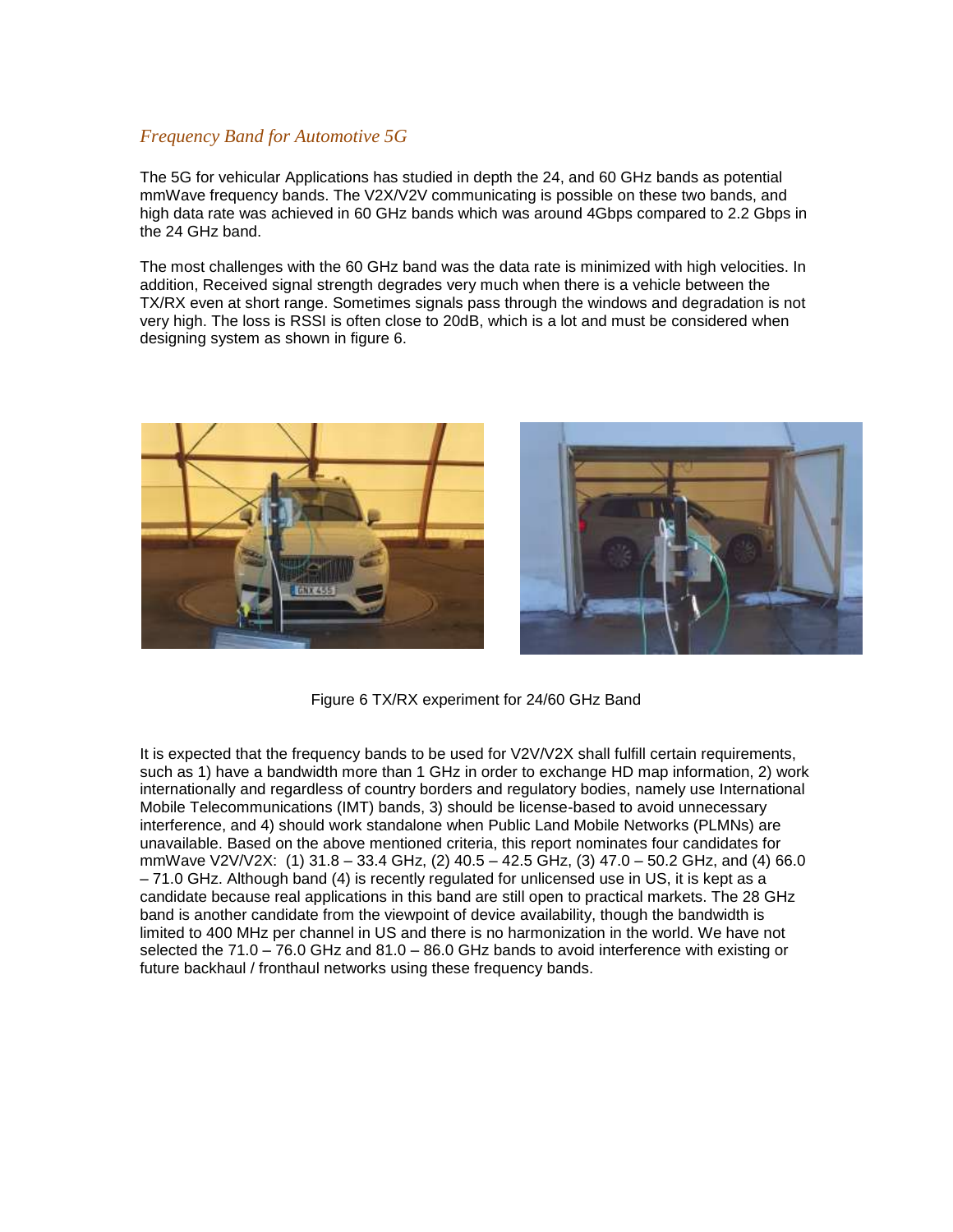

**Table 1 Frequency candidates for 5G and beyond selected in the four different organizations.**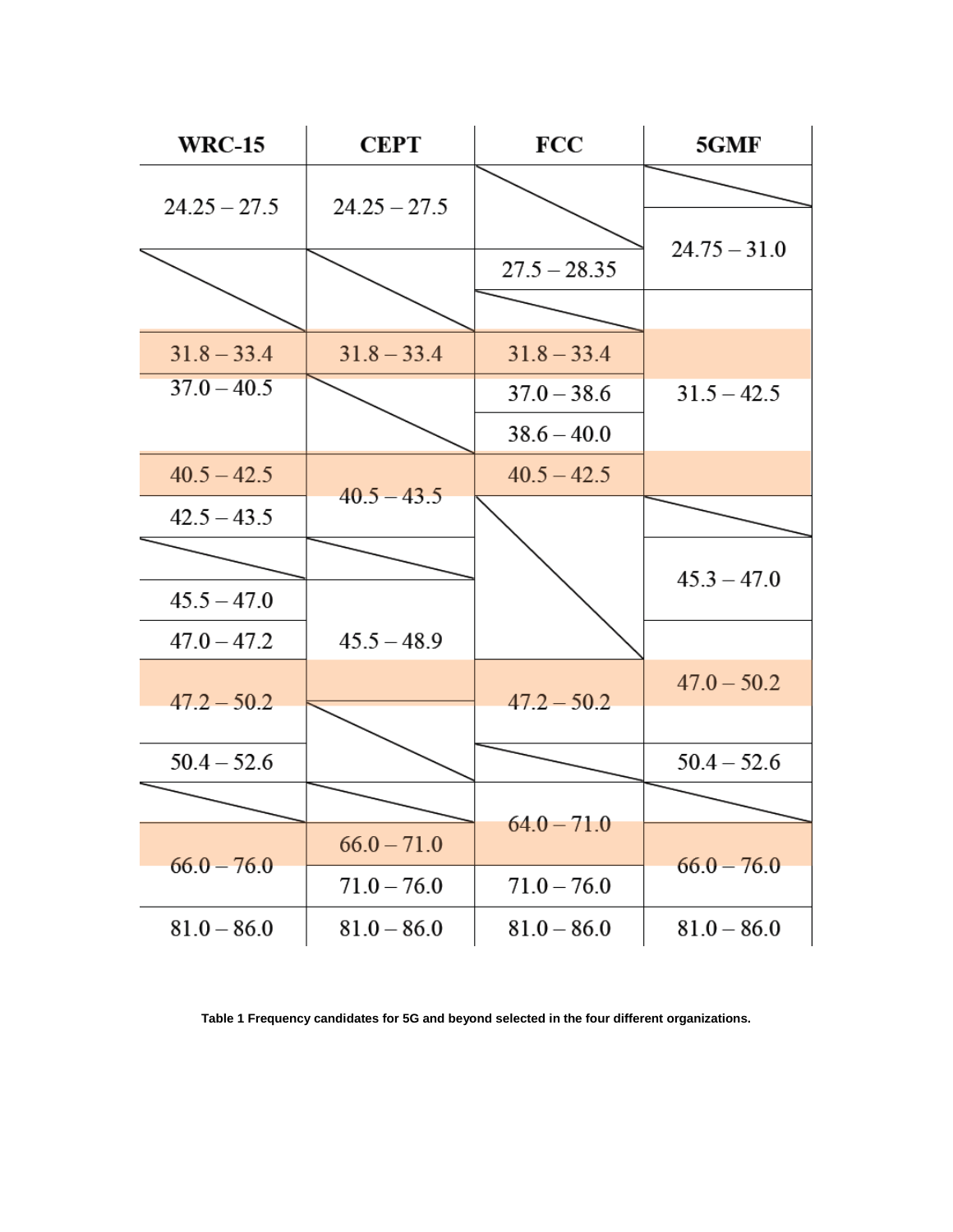# <span id="page-16-0"></span>**8. Dissemination and publications**

#### <span id="page-16-1"></span>**8.1Dissemination**

| How are the project results planned to<br>be used and disseminated?      | <b>Mark</b><br>with $X$ | Comment                                                                                                                                                                                                                                                                                                                                                                                                                                                                         |
|--------------------------------------------------------------------------|-------------------------|---------------------------------------------------------------------------------------------------------------------------------------------------------------------------------------------------------------------------------------------------------------------------------------------------------------------------------------------------------------------------------------------------------------------------------------------------------------------------------|
| Increase knowledge in the field                                          | X                       | Volvo cars is continuously developing new<br>electrical platform architectures to develop concept<br>vehicles that promote new safety features and<br>traffic awareness. This new platform is planned to<br>go through VCC product development system,<br>which comprises several vehicles designs. The<br>results from this project shall be used to transfer<br>the knowledge and expertise to the first car<br>program on the new platform.                                  |
| Be passed on to other advanced<br>technological development projects     | X                       | The project results has complemented and created<br>synergies with other on-going and planned 5G<br>activities                                                                                                                                                                                                                                                                                                                                                                  |
| Be passed on to product development<br>projects                          | X                       |                                                                                                                                                                                                                                                                                                                                                                                                                                                                                 |
| Introduced on the market                                                 |                         | The developed prototype was used for research<br>and development only; however, many of the 5G<br>concepts will be translated to functional<br>requirements when putting 5G modems in<br>production. The developed prototype has examined<br>the possibility to software-defined modems for<br>wireless backhaul targeted towards 5G systems.<br>An essential part in this project was to breakdown<br>system requirements to hardware requirements for<br>a flexible platform. |
| Used in investigations / regulatory /<br>licensing / political decisions | X                       |                                                                                                                                                                                                                                                                                                                                                                                                                                                                                 |

<span id="page-16-2"></span>The project was a good input to H2020 research and development program with the EU commission. The most related project was 5GCAR. https://5gcar.eu/

#### **8.2Publications**

Power Control for Broadcast V2V Communications with Adjacent Carrier interference Effects" is presented in "IEEE International Conference on Communication (ICC)" held in Kuala Lumpur, May, 2016.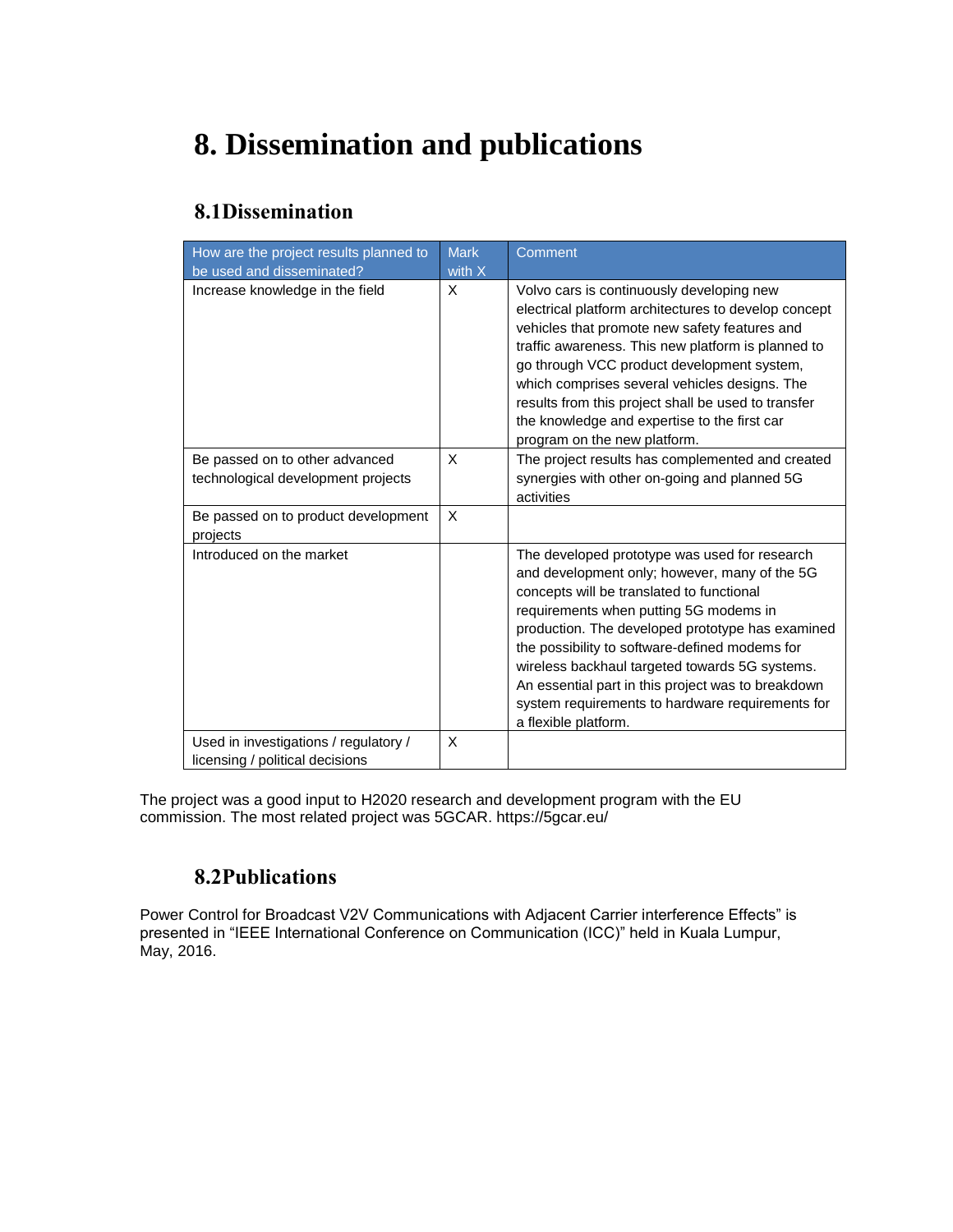# <span id="page-17-0"></span>**9. Conclusions and future research**

Future connected cars need Ultra-fast E2E delays, ultra-reliable links, and accurate positioning 3D systems in real-time manner. In addition, High mobility, Interference-Controlled D2D links, Radio resource management, and Ultra-Secured connections are need to secure the requirements of the automotive use cases for the 5G.

The KPIs provided above must be achieved under different physical circumstances – such as distance and relative velocity of transmitting and receiving vehicles, vehicle density and offered load per vehicle – depending on the scenario. For example, it may be relatively easy to achieve 10 msec latency with 99.999% reliability when vehicles are 10 meters away, traveling in the same direction at the same speed in an otherwise empty street. It will be much more challenging to achieve such targets if the vehicles are 500 meters away, traveling fast in opposite directions in a crowded street where they need to share the wireless channel with many other vehicles.

### <span id="page-17-1"></span>**10. Participating parties and contact persons**

The Executive Group (EG) is comprised by:

Muthanna Abdulhussein, Volvo Cars Corporation (project manager)

Erik Ström, Chalmers

□ Fredrik Harrysson, Ericsson

Andreas Wolfgang, Qamcom